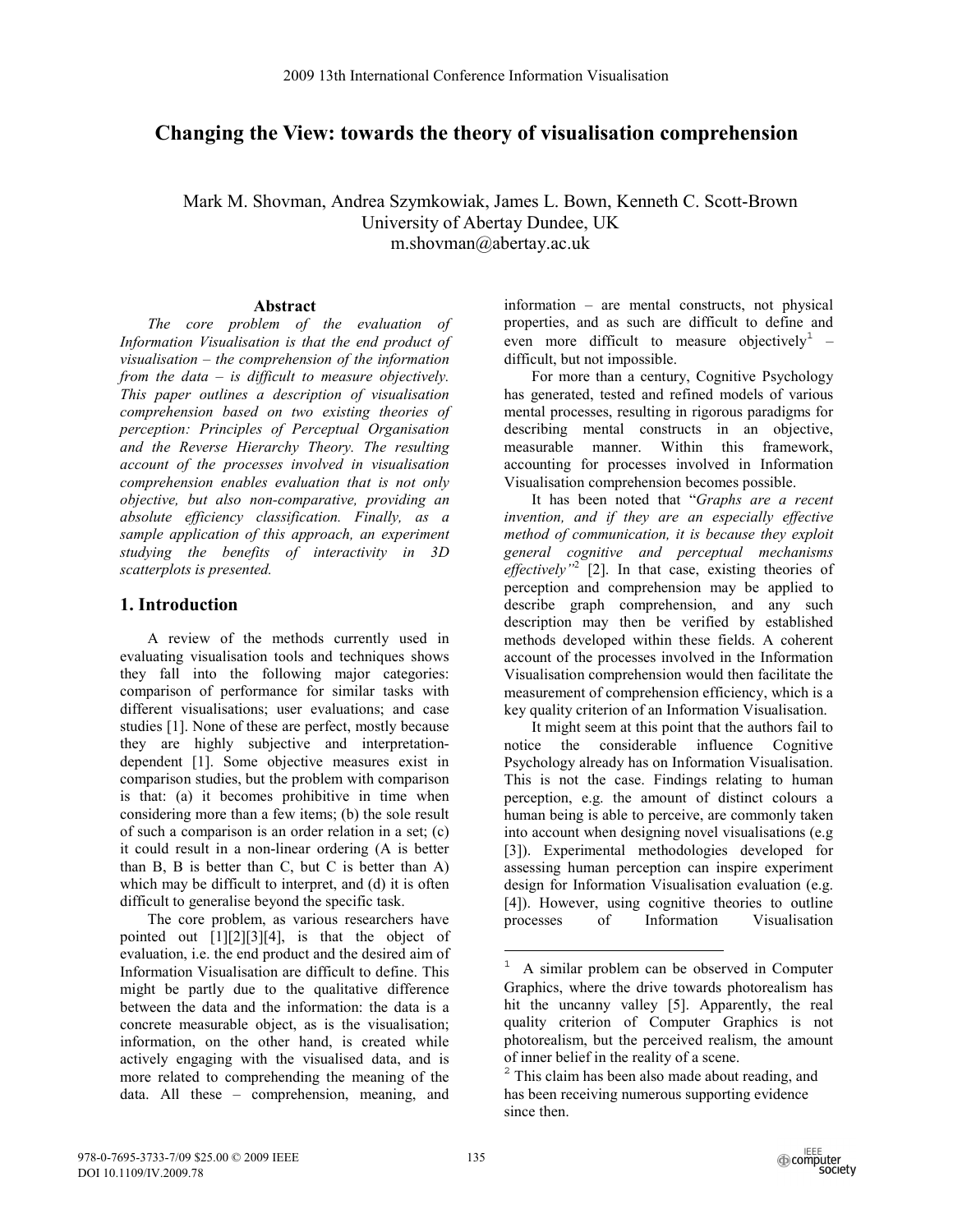comprehension is, to the best of the authors' knowledge, a largely underexploited area.

## **2. The pop-out of meaning**

It is not that the theories of human perception are unknown to Information Visualisation developers. For example, the Laws of Gestalt [6] are widely quoted (e.g.  $[3]$ ,  $[7]$ ) – but these are almost a century old. Meanwhile recent developments, even if highly relevant, go relatively unnoticed. The Principles of Perceptual Organization (PPO) [8] are not just a set of loosely-connected laws. They are a coherent account of perception as a process of parsing sensory input into increasingly meaningful and abstract objects through iterative processes of grouping, figure-ground segregation and formation of illusory contours [8]. Most importantly, these Principles come with objective criteria of gestalt-ness – a vast improvement over Wertheimer's introspective observation.

Another well-known theory of perception is the Feature Integration Theory (FIT) [9]. It is based upon an observation of what became to be known as the 'pop-out effect'. In some cases, a visual search task for an 'odd-one-out' element in a stimulus array takes longer for larger stimulus arrays; this effect is considered a consequence of a 'serial search' for the target. In other cases, the size of the stimulus array does not affect reaction time at all; this has been termed the 'pop-out effect' due to the subjective perception of the odd-one-out 'popping out' at the observer. According to the FIT, 'pop-out' happens for 'primitive features' such as colour, orientation, intensity, curvature and shape, that are detected in the low-level<sup>3</sup> visual areas, and does not happen for combinations of such features, termed 'feature conjunctions', that can only be perceived further up the hierarchy of visuo-perceptual processing.

Since the early 1980's there has been a growing body of evidence incompatible with this theory, showing 'pop-out' for objects differing in high-level semantics, rather than low-level primitive features. It has been shown that faces 'pop out' from buildings or tools [10], (see Figure 1), and that within very similar arrangements of 'primitive features', some exhibit 'pop-out', while others do not (see Figure 2).



J.



**Figure 1: pop-out of high-level features** 



**Figure 2**: **feature conjunction 'pop-out'**. left: serial search; right: 'pop-out'

Recently, a theory has been proposed that explains that evidence. Reverse Hierarchy Theory (RHT) [11] dissociates between fast conscious perception and low-level vision. The 'pop-out' effect is attributed to the processes taking place in high areas, where large receptive fields underlie spread attention detecting categorical differences. The search for conjunctions or fine discriminations, on the other hand, is assumed to depend on re-entry to low-level specific receptive fields using mechanisms of serial focused attention [11].

RHT proposes that perception occurs in two distinct stages. First, the 'bottom-up' perception, leading to increasingly complex representations, is automatic and implicit. Then the conscious decision, originating at the hierarchy's top, gradually drives attention downward as needed. Thus, our initial conscious percept matches a high-level, generalized, categorical scene interpretation. For later vision with scrutiny, attention is focused at specific, active, lowlevel units, incorporating into conscious perception detailed information available there. That two-stage outlook at perception makes RHT highly relevant to the question of Information Visualisation evaluation.

## **3. Visualisation Comprehension**

Both PPO and RHT view perception as a process resulting in the formation of high-level abstract understanding of the sensory stimulus. When that stimulus is a visualisation, it is reasonable to assume that this high-level abstract understanding, ideally, should be the information, i.e., the meaning of the data.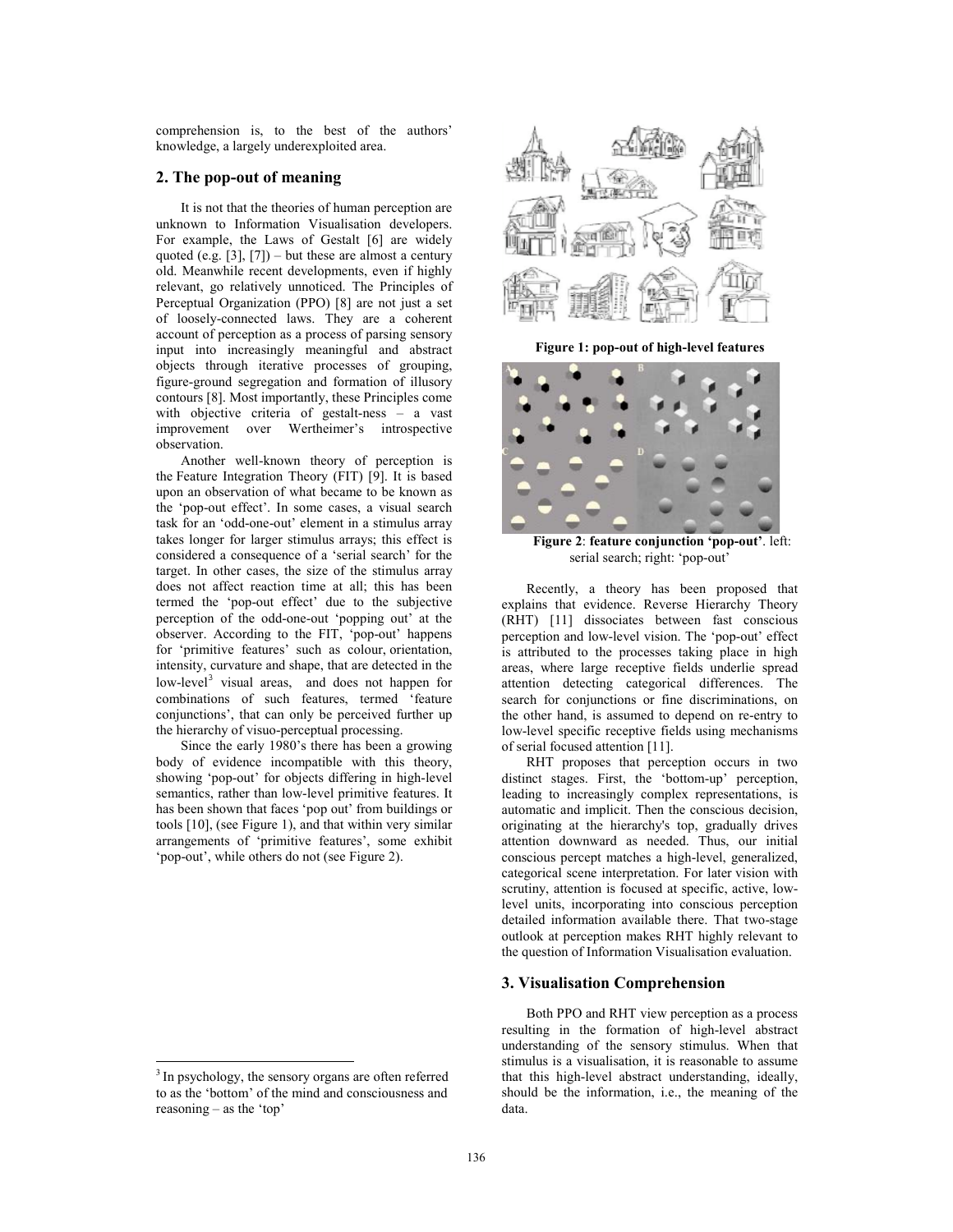This, together with RHT's distinction between fast implicit 'bottom-up' and slow explicit 'topdown' processes, gives us a distinction between efficient and inefficient visualisation – a quality criterion. An efficient visualisation is one that allows implicit perception of required information; in an inefficient visualisation, the information has to be searched for, explicitly, laboriously and slowly. A good visualisation technique is one in which the message 'pops out'; in a bad one it can only be found after one-by-one scrutiny.

As an added bonus, this criterion comes with its own evaluation methodology that is objective, repeatable and non-comparative. In other words, it is possible to evaluate a visualisation tool or technique that is standalone yet may be compared objectively across independent experimental designs. This could be done by gathering performance indicators, usually response time, in relation to the amount of data presented, and checking whether this relationship is linearly increasing or constant.

#### **4. A Sample Experiment**

In the following section, the applicability of this approach is demonstrated by evaluating the benefits of interactivity in 3D visualisations. This particular research question was partly inspired by Colin Ware's observation that *"There has been little or no empirical work on the role of depth cues in perceiving structures such as clusters and correlations in 3D"* [3].

The experiment tested whether a 'pop-out' effect occurs in a common information visualisation task, i.e., outlier detection in a scatterplot, either with or without interactive control over the viewing angle. The apparatus was a standard office desktop PC with an LCD screen and a USB mouse, running a custommade application written in Java with Java3D.

Participants (11f/9m) were asked to point out an outlier in a cloud of multi-sized multi-coloured spheres. In half the trials, the presented scene was slowly rotating around the vertical axis within a 45° aperture; in the other half, participants could use a mouse to rotate the scene within the same limits themselves.

In most cases, the outlier was defined by its position – 3 standard deviations away from the mean (see Figure 3). In some cases, though, the outlier was defined by a different colour. These colour outlier cases served as the positive control, since a clear 'pop-out' effect was expected consistent with existing literature [12].

The stimulus set size was varied  $-27$ , 64, 125, 216 or 343 spheres, keeping the density constant. Colour outlier stimuli were in three sizes only  $-27$ , 125 and 343 spheres. Each of the pre-generated 64 stimuli (40 with a position outlier and 24 with a colour outlier) was shown twice to each participant, once with interactive control of the rotation, and once without.





Full logs of mouse movement were analysed to separate the time spent in rotating the target (the interaction time) from the time spent moving towards the target to respond, time spent watching the nonmoving scene, etc. Only the trials where the outlier was correctly identified were analysed. The analysis reported on here is the effect of stimulus set size on interaction time (see Figure 4).



**Figure 4: Effect of stimulus set size on interaction time.** A: no interactivity; B: interactive rotation; C: colour outlier

For the colour outlier trials (C), the number of spheres had no significant effect on the interaction time (a slant of 0.2msec/item) which indicates a clear 'pop-out' effect. However, for the position outliers a significant effect of the number of spheres on interaction time was found: an increase of 11.2msec/item  $(p<0.01)$  for interactive rotation  $(A)$ and an increase of  $6.6$ msec/item  $(p<0.01)$  for noninteractive rotation (B). A pairwise comparison of performance of the same subject on the same stimulus set in different interaction conditions shows